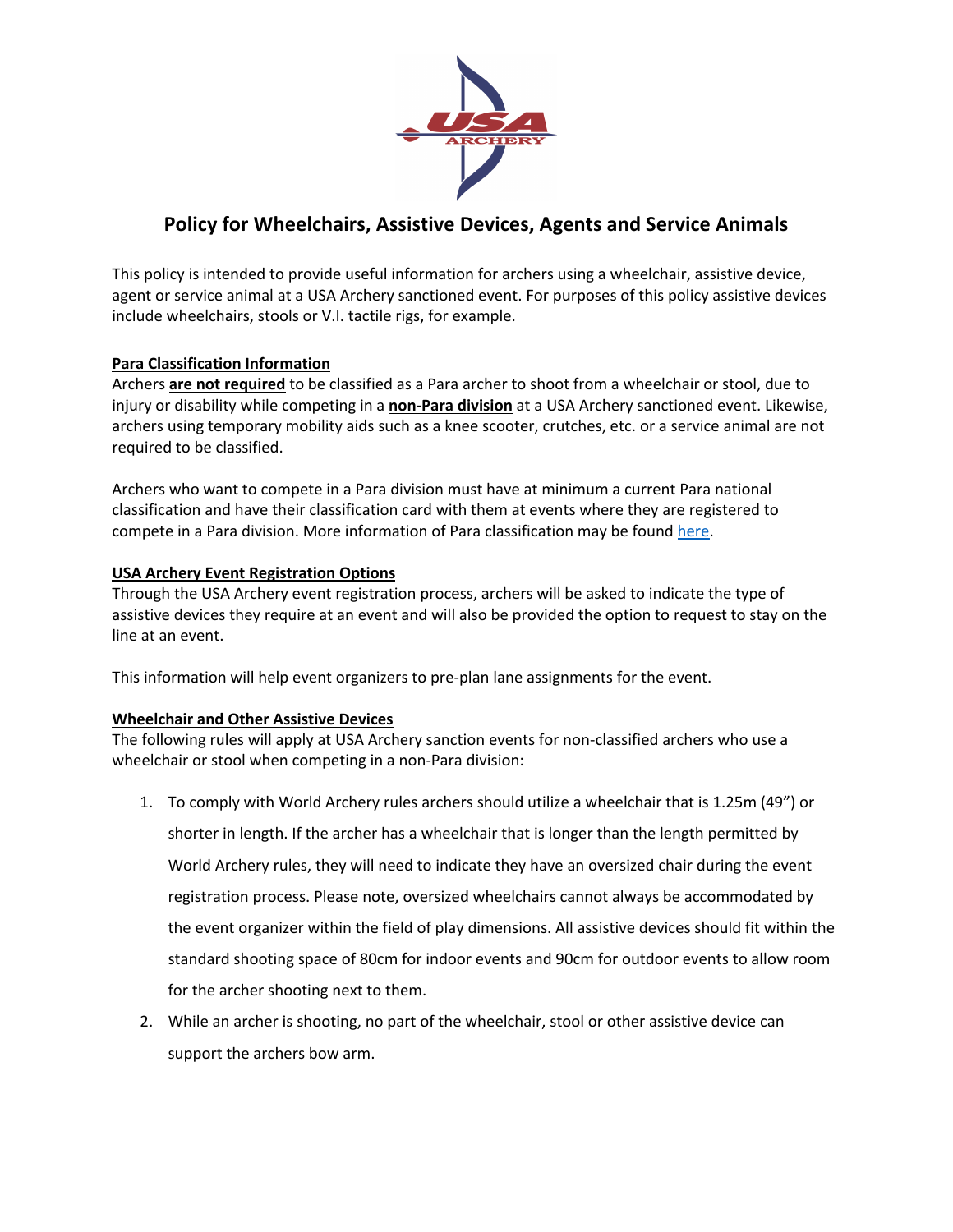3. All other equipment used by the archer shall conform to World Archery rules for the division the archer is entered. Archers should always review World Archery rules prior to competing to avoid any issues at equipment inspection.

#### **Agents**

All archers (Para classified and non-classified) who require an agent to assist with retrieving and scoring arrows or who require other personal assistance should plan to bring an agent with them to each event at their own expense. The responsibility of securing an agent to attend each event is the archer's responsibility. The event organizer is not required to provide an agent. Agents will be required to complete and clear a USA Archery Background Screen and complete the U.S. Center for SafeSport training prior the event to be able to access the field of play.

#### **Service Animals**

Service animals are defined as dogs that are individually trained to do work or perform tasks for people with disabilities. Examples of such work or tasks include guiding people who are blind, alerting people who are deaf, pulling a wheelchair, or alerting and protecting a person who is having a seizure, reminding a person with mental illness to take prescribed medications, calming a person with Post Traumatic Stress Disorder (PTSD) during an anxiety attack, or performing other duties. Service animals are working animals, not pets. The work or task a dog has been trained to provide must be directly related to the person's disability. Dogs whose sole function is to provide comfort or emotional support do not qualify as service animals under the Americans with Disabilities Act (ADA).

**Note: Per USAA Policy, Emotional Support Animals, which differ from Service Animals, do not enjoy the same legal status as service animals per the ADA, and are not allowed on the field of play.**

#### **Where Service Animals Are Allowed**

Per the ADA, State and local governments, businesses, and nonprofit organizations that serve the public generally must allow service animals to accompany people with disabilities in all areas of the facility where the public is normally allowed to go.

At USA Archery events, service animals are allowed in the archers' area, which is defined as any place the archer is allowed. Archers needing accommodation outside of these guidelines are to be managed on a case by case basis.